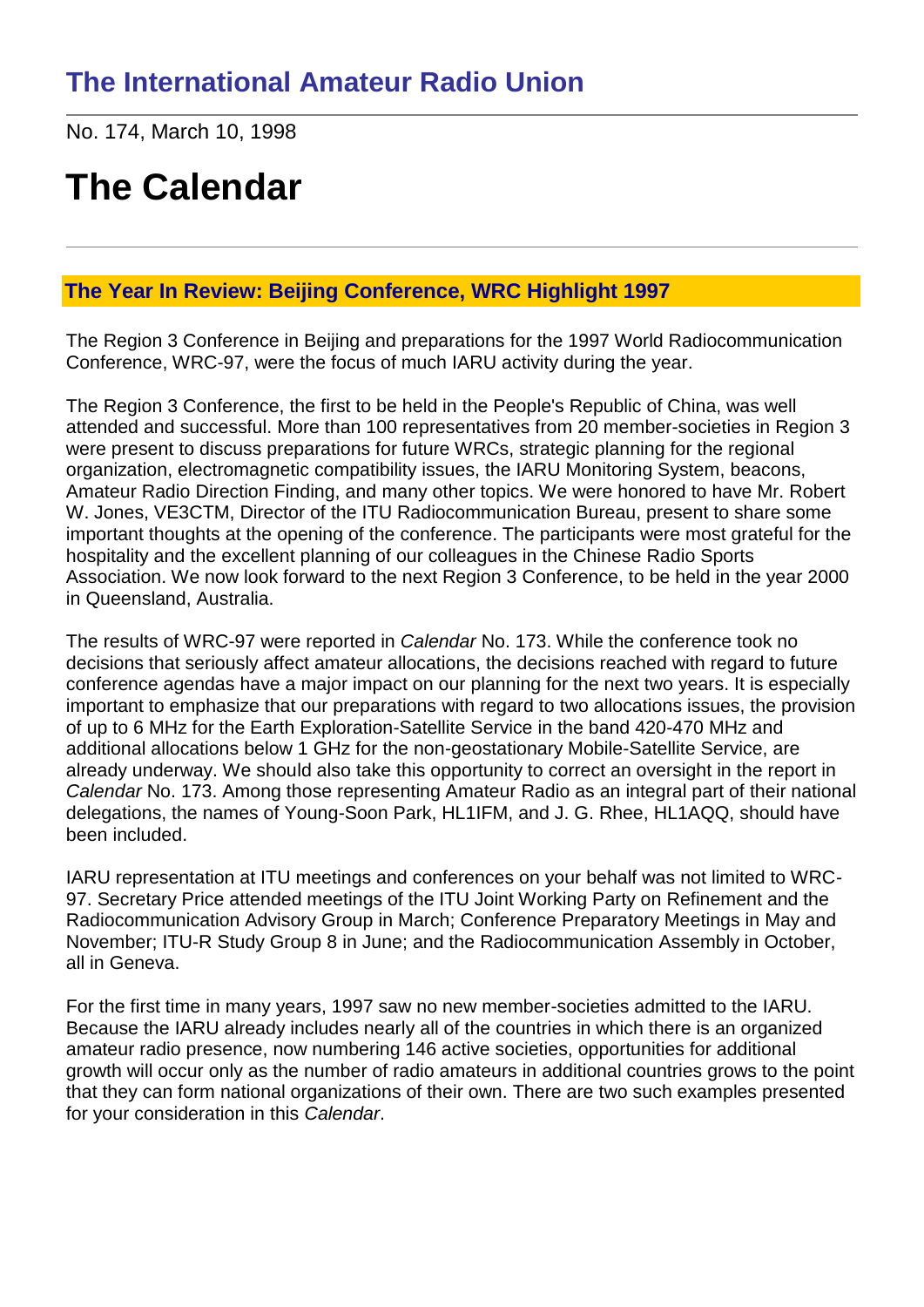## **Tunisian Amateur Radio Club and Ethiopian Amateur Radio Society Apply for IARU Membership**

The Tunisian Amateur Radio Club (Association Tunisienne des Radioamateurs, or ASTRA) has applied for IARU membership. The Region 1 Executive Committee has examined the application and recommends that it be accepted.

The society was founded on March 10, 1997. ASTRA claims 27 contributing members, 12 of whom are licensed to transmit in the amateur service. The total number of licensed amateurs in Tunisia is 12.

The officers of ASTRA are: Mr. AZIZI Noureddine, President; Mr. SALHI Mohamed, Secretary General and IARU Liaison Officer; Mr. JLASSI Anas, Assistant Secretary General; Mr. MOHAMED Hedi Abida, Treasurer. The society's address is: B. P. No. 73, CP 2055 Bir El Bey, Tunis, Tunisia.

In compliance with the Bylaws pertaining to applications for membership the following proposal is presented to member-societies for consideration:

#### **Proposal No. 227**

The Executive Committee of IARU Region 1 has forwarded to the Administrative Council an application for IARU membership submitted by the Tunisian Amateur Radio Club. Region 1 reports that it has examined the application and has found it to be in order, and so it has made a favorable finding with regard to the application. Therefore, in accordance with Bylaw 3, it is proposed that the **Tunisian Amateur Radio Club** be elected to membership.

The Ethiopian Amateur Radio Society (EARS) has also applied for IARU membership. The Region 1 Executive Committee has examined the application and recommends that it, too, be accepted.

EARS was founded in 1992. It claims 30 members, 17 of whom are licensed radio amateurs. The application states that there are 17 licensed radio amateurs in Ethiopia. Those having licensed stations in Ethiopia are primarily foreign nationals, but a number of Ethiopian nationals have passed the examinations for United Kingdom licenses, hold UK call signs, and are in the process of applying for licenses in their own country.

The chairwoman and IARU liaison is Miss Bitsiet Amare, G7VXK. Other officers include Miss Brucktawit Alula, G7VXJ, General Secretary; Ato Daniel Ashinef, Registration Secretary; Miss Deribe Alemayehu, M1CIL, Treasurer; Ato Bruck Alemayehu, G7VXG, Technical Manager; Ato Tesfaye Alemayehu, G7VXE, Publicity; and Ato Bakele Kidane, M1CIM, QSL Bureau. The society's address is: P.O. Box 60258, Addis Ababa, Ethiopia.

In compliance with the Bylaws pertaining to applications for membership the following proposal is presented to member-societies for consideration:

#### **Proposal No. 228**

The Executive Committee of IARU Region 1 has forwarded to the Administrative Council an application for IARU membership submitted by the Ethiopian Amateur Radio Society. Region 1 reports that it has examined the application and has found it to be in order, and so it has made a